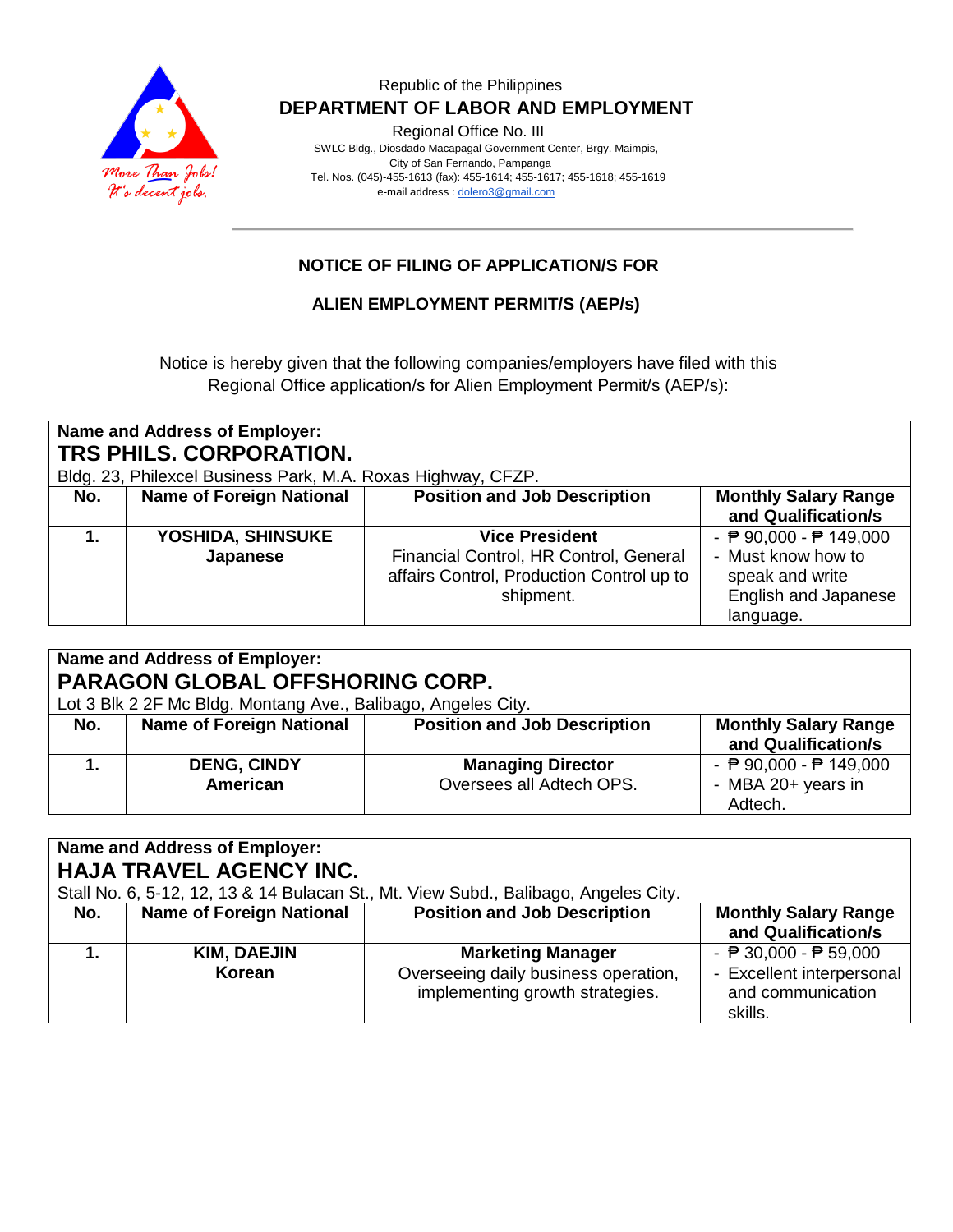

Regional Office No. III

 SWLC Bldg., Diosdado Macapagal Government Center, Brgy. Maimpis, City of San Fernando, Pampanga Tel. Nos. (045)-455-1613 (fax): 455-1614; 455-1617; 455-1618; 455-1619 e-mail address [: dolero3@gmail.com](mailto:dolero3@gmail.com)

| Name and Address of Employer:   |                                                              |                                                                                                                             |                                                                                                                                             |  |  |
|---------------------------------|--------------------------------------------------------------|-----------------------------------------------------------------------------------------------------------------------------|---------------------------------------------------------------------------------------------------------------------------------------------|--|--|
| LUCKY SOUTH 99 OUTSOURCING INC. |                                                              |                                                                                                                             |                                                                                                                                             |  |  |
|                                 | Thai Court, Pulung Maba, Manibaug Paralaya, Porac, Pampanga. |                                                                                                                             |                                                                                                                                             |  |  |
| No.                             | <b>Name of Foreign National</b>                              | <b>Position and Job Description</b>                                                                                         | <b>Monthly Salary Range</b><br>and Qualification/s                                                                                          |  |  |
| 1.                              | <b>HENDRIKA</b><br><b>Indonesian</b>                         | <b>Mandarin Customer Service</b><br>Assist Customer concern.<br>Issue and resolve them in a timely and<br>efficient manner. | $\overline{P}$ 30,000 − $\overline{P}$ 59,999<br>With 1year<br>experience as<br>customer service<br>Good oral and written<br>communications |  |  |
| 2.                              | <b>MI, XINYOU</b><br><b>Chinese</b>                          | <b>Mandarin Customer Service</b><br>Assist Customer concern.<br>Issue and resolve them in a timely and<br>efficient manner. | $\overline{P}$ 30,000 - $\overline{P}$ 59,999<br>With 1year<br>experience as<br>customer service<br>Good oral and written<br>communications |  |  |
| 3.                              | <b>SUN, YINGLUN</b><br><b>Chinese</b>                        | <b>Mandarin Customer Service</b><br>Assist Customer concern.<br>Issue and resolve them in a timely and<br>efficient manner. | $\overline{P}$ 30,000 − $\overline{P}$ 59,999<br>With 1year<br>experience as<br>customer service<br>Good oral and written<br>communications |  |  |

| Name and Address of Employer:<br><b>GNPOWER DINGININ LTD. CO.</b><br>Sitio Dinginin, Brgy. Alas-Asin, Mariveles, Bataan. |                                        |                                                                                                                      |                                                                                                                          |  |
|--------------------------------------------------------------------------------------------------------------------------|----------------------------------------|----------------------------------------------------------------------------------------------------------------------|--------------------------------------------------------------------------------------------------------------------------|--|
| No.                                                                                                                      | <b>Name of Foreign National</b>        | <b>Position and Job Description</b>                                                                                  | <b>Monthly Salary Range</b><br>and Qualification/s                                                                       |  |
|                                                                                                                          | <b>BESARIS, ANTONY</b><br><b>Dutch</b> | <b>Plant Manager</b><br>Responsible for the direction of the<br>departmental managers that oversee<br>the operation. | - $\sqrt{P}$ 500,000 and above<br>Minimum of 15 years'<br>experience in<br>operational and<br>maintenance<br>management. |  |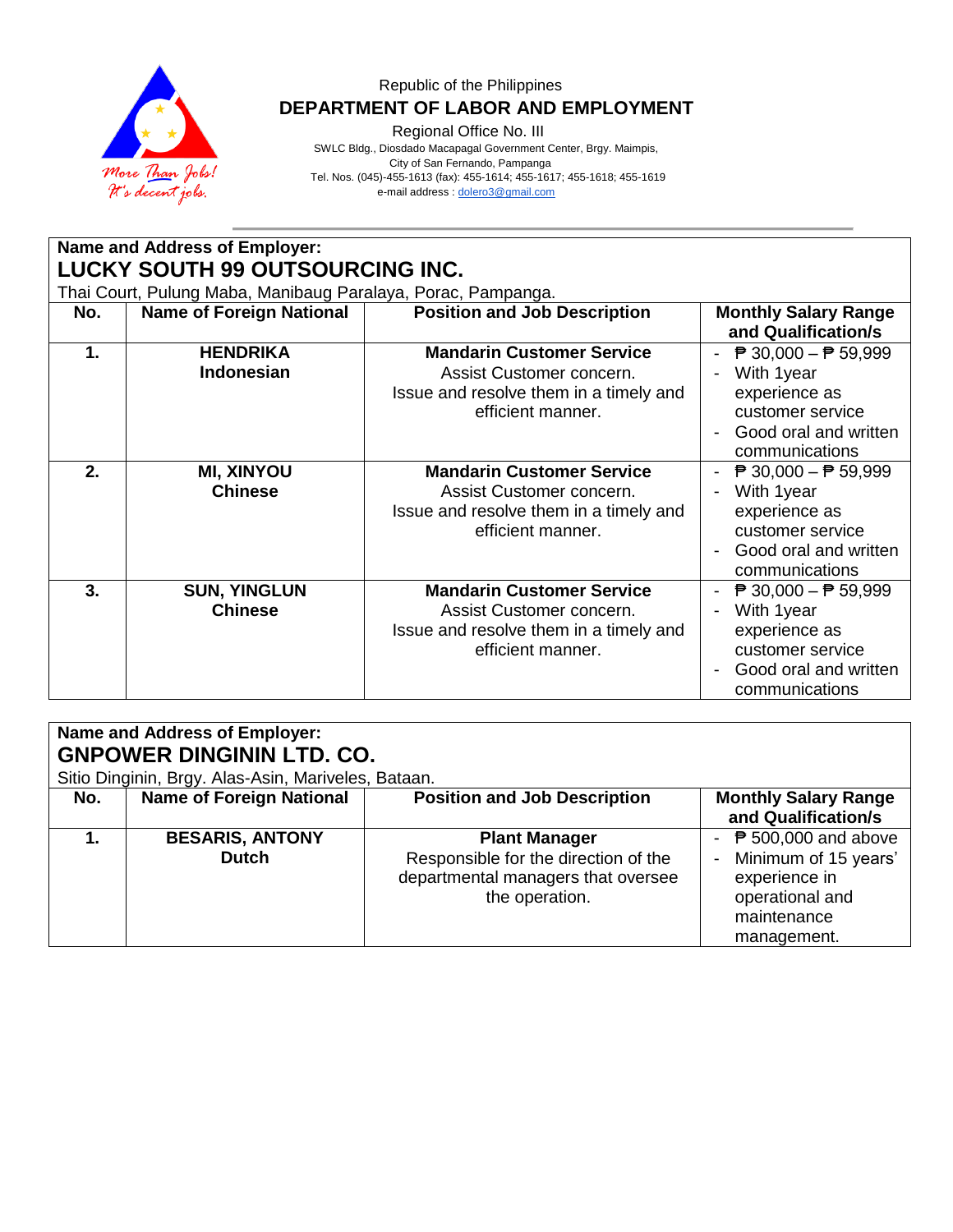

Regional Office No. III

 SWLC Bldg., Diosdado Macapagal Government Center, Brgy. Maimpis, City of San Fernando, Pampanga Tel. Nos. (045)-455-1613 (fax): 455-1614; 455-1617; 455-1618; 455-1619

e-mail address [: dolero3@gmail.com](mailto:dolero3@gmail.com)

# **Name and Address of Employer: DONGDAE BUSINESS CONSULTANCY.**

Blk 10 Lot 3 Phase 1, Deca Clark Residences & Resort, Margot, Angeles City.

| No. | <b>Name of Foreign National</b>     | <b>Position and Job Description</b>                                                              | <b>Monthly Salary Range</b><br>and Qualification/s |
|-----|-------------------------------------|--------------------------------------------------------------------------------------------------|----------------------------------------------------|
|     | <b>LUO, RENJI</b><br><b>Chinese</b> | <b>Chinese Marketing Staff</b><br>Contributing in the implementation of<br>marketing strategies. | ₱ 60,000 – ₱ 89,999<br>N/A                         |

| Name and Address of Employer:<br><b>ANGAT HYDROPOWER CORPORATION.</b>                                                                                                                                           |                                  |                                                                                                     |                                                                                                        |  |
|-----------------------------------------------------------------------------------------------------------------------------------------------------------------------------------------------------------------|----------------------------------|-----------------------------------------------------------------------------------------------------|--------------------------------------------------------------------------------------------------------|--|
| Angat Hydroelectric Power Plant, Brgy. San Lorenzo, Norzagaray, Bulacan.<br><b>Position and Job Description</b><br><b>Name of Foreign National</b><br><b>Monthly Salary Range</b><br>No.<br>and Qualification/s |                                  |                                                                                                     |                                                                                                        |  |
|                                                                                                                                                                                                                 | <b>HONG, YEONG JAE</b><br>Korean | <b>Chief Technical Officer</b><br>Responsible for review of all plans,<br>scheds, variation orders. | - $\overline{P}$ 90,000 - $\overline{P}$ 149,999<br>Excellent<br>communication and<br>people skills.   |  |
| 2.                                                                                                                                                                                                              | YU, JAE JIN<br>Korean            | <b>Operations Head</b><br>Responsible for initial response in<br>contingency situation.             | - $\overline{P}$ 90,000 - $\overline{P}$ 149,999<br>- Excellent<br>communication and<br>people skills. |  |

| <b>Name and Address of Employer:</b><br><b>SHIDAIKEJI TECHNOLOGY CORPORATION.</b> |                                                       |                                        |                                                    |  |
|-----------------------------------------------------------------------------------|-------------------------------------------------------|----------------------------------------|----------------------------------------------------|--|
|                                                                                   | Tower 2 Clark Ode Country, C. M. Recto Highway, CFZP. |                                        |                                                    |  |
| No.                                                                               | <b>Name of Foreign National</b>                       | <b>Position and Job Description</b>    | <b>Monthly Salary Range</b><br>and Qualification/s |  |
| 1.                                                                                | <b>WANG, RUI</b>                                      | <b>Mandarin Customer Service</b>       | - N/A                                              |  |
|                                                                                   | <b>Chinese</b>                                        | Representative                         | - Both written and                                 |  |
|                                                                                   |                                                       | <b>Customer Service Representative</b> | spoken Mandarin                                    |  |
| 2.                                                                                | <b>WANG, QINGSONG</b>                                 | <b>Mandarin Customer Service</b>       | $- N/A$                                            |  |
|                                                                                   | <b>Chinese</b>                                        | Representative                         | - Both written and                                 |  |
|                                                                                   |                                                       | <b>Customer Service Representative</b> | spoken Mandarin                                    |  |
| 3.                                                                                | WEI, WU                                               | <b>Mandarin Customer Service</b>       | - N/A                                              |  |
|                                                                                   | <b>Chinese</b>                                        | <b>Representative</b>                  | - Both written and                                 |  |
|                                                                                   |                                                       | <b>Customer Service Representative</b> | spoken Mandarin                                    |  |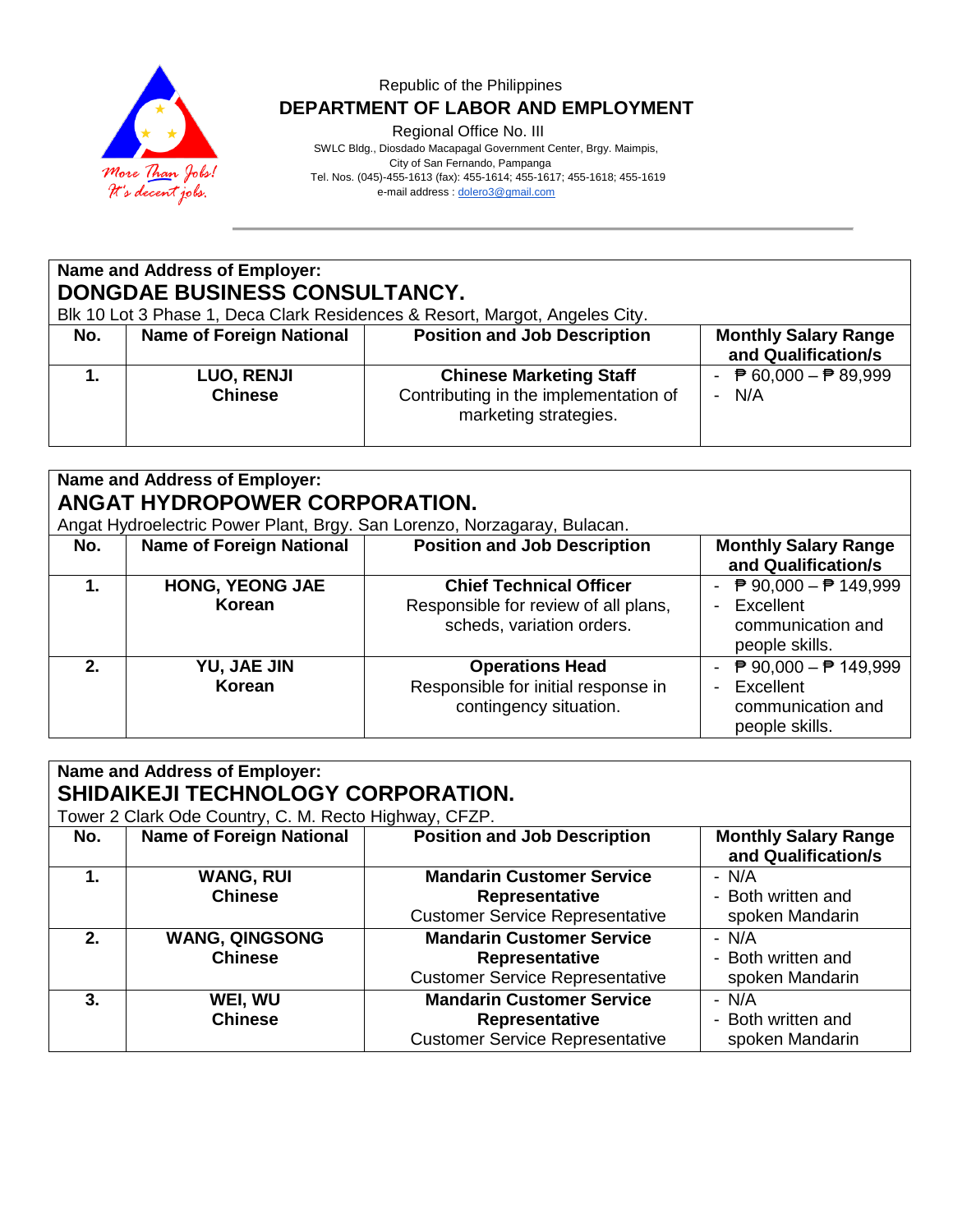

Regional Office No. III

 SWLC Bldg., Diosdado Macapagal Government Center, Brgy. Maimpis, City of San Fernando, Pampanga Tel. Nos. (045)-455-1613 (fax): 455-1614; 455-1617; 455-1618; 455-1619 e-mail address [: dolero3@gmail.com](mailto:dolero3@gmail.com)

| 4.  | <b>XU, WENLIANG</b>   | <b>Mandarin Customer Service</b>       | $- N/A$            |
|-----|-----------------------|----------------------------------------|--------------------|
|     | <b>Chinese</b>        | Representative                         | - Both written and |
|     |                       | <b>Customer Service Representative</b> | spoken Mandarin    |
| 5.  | ZHANG, GUANGJIE       | <b>Mandarin Customer Service</b>       | $- N/A$            |
|     | <b>Chinese</b>        | Representative                         | - Both written and |
|     |                       | <b>Customer Service Representative</b> | spoken Mandarin    |
| 6.  | <b>CHEN, MEIHAI</b>   | <b>Mandarin Customer Service</b>       | $- N/A$            |
|     | <b>Chinese</b>        | Representative                         | - Both written and |
|     |                       | <b>Customer Service Representative</b> | spoken Mandarin    |
| 7.  | <b>CHEN, ZHIZHOU</b>  | <b>Mandarin Customer Service</b>       | $- N/A$            |
|     | <b>Chinese</b>        | Representative                         | - Both written and |
|     |                       | <b>Customer Service Representative</b> | spoken Mandarin    |
| 8.  | <b>CUI, DONGDONG</b>  | <b>Mandarin Customer Service</b>       | $- N/\overline{A}$ |
|     | <b>Chinese</b>        | Representative                         | - Both written and |
|     |                       | <b>Customer Service Representative</b> | spoken Mandarin    |
| 9.  | <b>FENG, YUNCHENG</b> | <b>Mandarin Customer Service</b>       | $- N/A$            |
|     | <b>Chinese</b>        | Representative                         | - Both written and |
|     |                       | <b>Customer Service Representative</b> | spoken Mandarin    |
| 10. | <b>GAN, GONGWEI</b>   | <b>Mandarin Customer Service</b>       | $- N/A$            |
|     | <b>Chinese</b>        | Representative                         | - Both written and |
|     |                       | <b>Customer Service Representative</b> | spoken Mandarin    |
| 11. | ZHANG, JINGBAO        | <b>Mandarin Customer Service</b>       | $- N/A$            |
|     | <b>Chinese</b>        | Representative                         | - Both written and |
|     |                       | <b>Customer Service Representative</b> | spoken Mandarin    |
| 12. | ZHONG, LEI            | <b>Mandarin Customer Service</b>       | $- N/A$            |
|     | <b>Chinese</b>        | Representative                         | - Both written and |
|     |                       | <b>Customer Service Representative</b> | spoken Mandarin    |
| 13. | <b>HOU, SHENGLI</b>   | <b>Mandarin Customer Service</b>       | $- N/A$            |
|     | <b>Chinese</b>        | Representative                         | - Both written and |
|     |                       | <b>Customer Service Representative</b> | spoken Mandarin    |
| 14. | <b>LIN, YUXIANG</b>   | <b>Mandarin Customer Service</b>       | $- N/A$            |
|     | <b>Chinese</b>        | Representative                         | - Both written and |
|     |                       | <b>Customer Service Representative</b> | spoken Mandarin    |
| 15. | LING, LIWEN           | <b>Mandarin Customer Service</b>       | $- N/A$            |
|     | <b>Chinese</b>        | Representative                         | - Both written and |
|     |                       | <b>Customer Service Representative</b> | spoken Mandarin    |
| 16. | <b>WANG, SHUBIN</b>   | <b>Mandarin Customer Service</b>       | $- N/A$            |
|     | <b>Chinese</b>        | Representative                         | - Both written and |
|     |                       | <b>Customer Service Representative</b> | spoken Mandarin    |
| 17. | XIAO, DAYU            | <b>Mandarin Customer Service</b>       | $- N/A$            |
|     | <b>Chinese</b>        | Representative                         | Both written and   |
|     |                       | <b>Customer Service Representative</b> | spoken Mandarin    |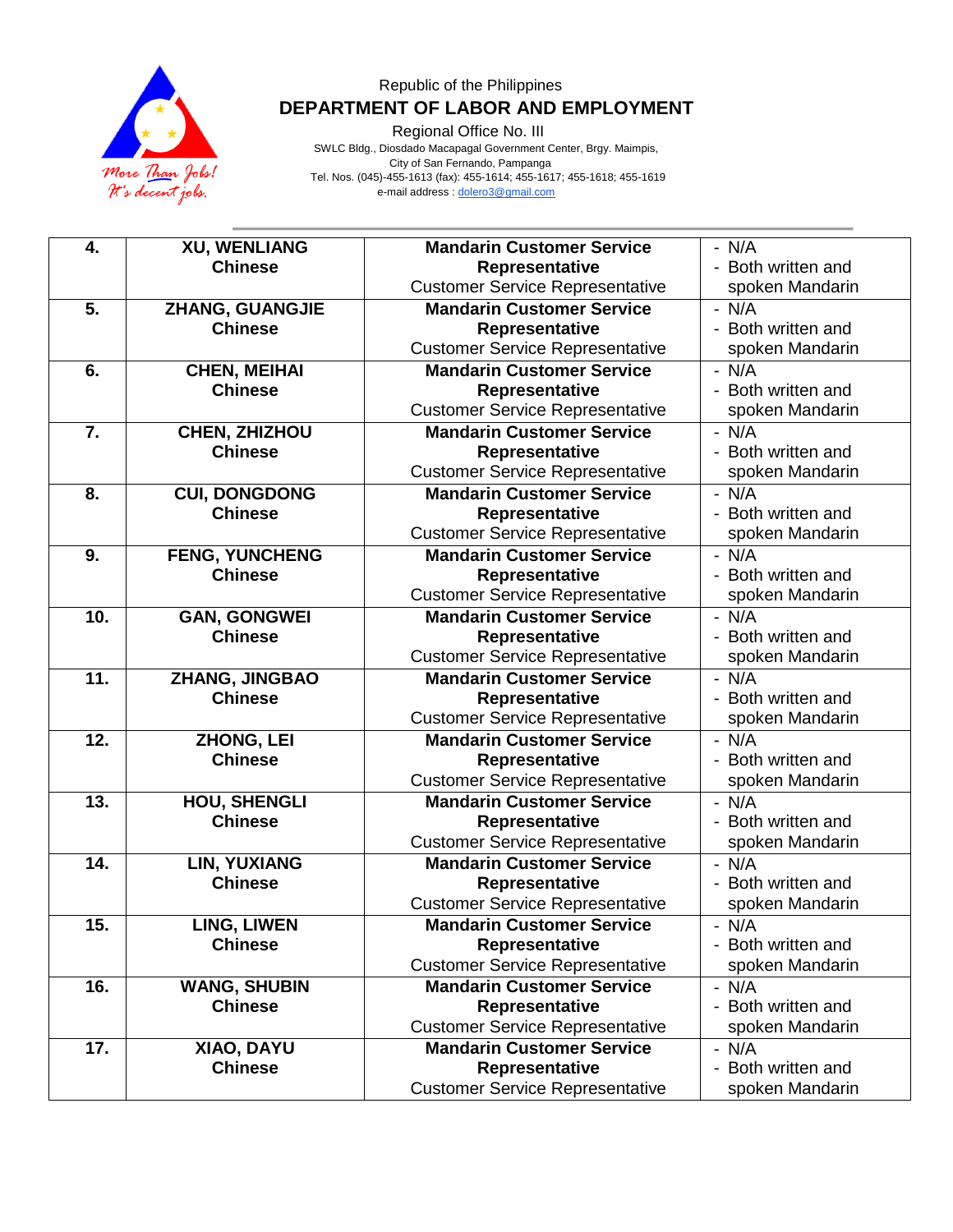

Regional Office No. III

 SWLC Bldg., Diosdado Macapagal Government Center, Brgy. Maimpis, City of San Fernando, Pampanga Tel. Nos. (045)-455-1613 (fax): 455-1614; 455-1617; 455-1618; 455-1619 e-mail address [: dolero3@gmail.com](mailto:dolero3@gmail.com)

| 18. | <b>XU, BAOLIN</b>      | <b>Mandarin Customer Service</b>       | $- N/A$            |
|-----|------------------------|----------------------------------------|--------------------|
|     | <b>Chinese</b>         | Representative                         | - Both written and |
|     |                        | <b>Customer Service Representative</b> | spoken Mandarin    |
| 19. | XU, XIAOZHEN           | <b>Mandarin Customer Service</b>       | $- N/A$            |
|     | <b>Chinese</b>         | Representative                         | - Both written and |
|     |                        | <b>Customer Service Representative</b> | spoken Mandarin    |
| 20. | <b>WANG, SHUANGHUI</b> | <b>Mandarin Customer Service</b>       | $- N/A$            |
|     | <b>Chinese</b>         | Representative                         | - Both written and |
|     |                        | <b>Customer Service Representative</b> | spoken Mandarin    |
| 21. | <b>SUN, JIAJIA</b>     | <b>Mandarin Customer Service</b>       | $- N/A$            |
|     | <b>Chinese</b>         | Representative                         | - Both written and |
|     |                        | <b>Customer Service Representative</b> | spoken Mandarin    |
| 22. | <b>WEI, XINGGE</b>     | <b>Mandarin Customer Service</b>       | $- N/A$            |
|     | <b>Chinese</b>         | Representative                         | - Both written and |
|     |                        | <b>Customer Service Representative</b> | spoken Mandarin    |
| 23. | XIAO, CHUN             | <b>Mandarin Customer Service</b>       | $- N/A$            |
|     | <b>Chinese</b>         | Representative                         | - Both written and |
|     |                        | <b>Customer Service Representative</b> | spoken Mandarin    |
| 24. | <b>XUE, LIANGDONG</b>  | <b>Mandarin Customer Service</b>       | $- N/A$            |
|     | <b>Chinese</b>         | Representative                         | - Both written and |
|     |                        | <b>Customer Service Representative</b> | spoken Mandarin    |
| 25. | <b>HUANG, RIKUI</b>    | <b>Mandarin Customer Service</b>       | $- N/A$            |
|     | <b>Chinese</b>         | Representative                         | - Both written and |
|     |                        | <b>Customer Service Representative</b> | spoken Mandarin    |
| 26. | PENG, JUN              | <b>Mandarin Customer Service</b>       | $- N/A$            |
|     | <b>Chinese</b>         | Representative                         | - Both written and |
|     |                        | <b>Customer Service Representative</b> | spoken Mandarin    |
| 27. | <b>RAN, MENGBIAO</b>   | <b>Mandarin Customer Service</b>       | $- N/A$            |
|     | <b>Chinese</b>         | Representative                         | - Both written and |
|     |                        | <b>Customer Service Representative</b> | spoken Mandarin    |
| 28. | <b>DANG, LIKE</b>      | <b>Mandarin Customer Service</b>       | $- N/A$            |
|     | <b>Chinese</b>         | Representative                         | - Both written and |
|     |                        | <b>Customer Service Representative</b> | spoken Mandarin    |
| 29. | <b>LUO, YUANZHEN</b>   | <b>Mandarin Customer Service</b>       | $- N/A$            |
|     | <b>Chinese</b>         | Representative                         | - Both written and |
|     |                        | <b>Customer Service Representative</b> | spoken Mandarin    |
| 30. | <b>LUO, WANYONG</b>    | <b>Mandarin Customer Service</b>       | $- N/A$            |
|     | <b>Chinese</b>         | Representative                         | - Both written and |
|     |                        | <b>Customer Service Representative</b> | spoken Mandarin    |
| 31. | PENG, JING             | <b>Mandarin Customer Service</b>       | $- N/A$            |
|     | <b>Chinese</b>         | Representative                         | - Both written and |
|     |                        | <b>Customer Service Representative</b> | spoken Mandarin    |